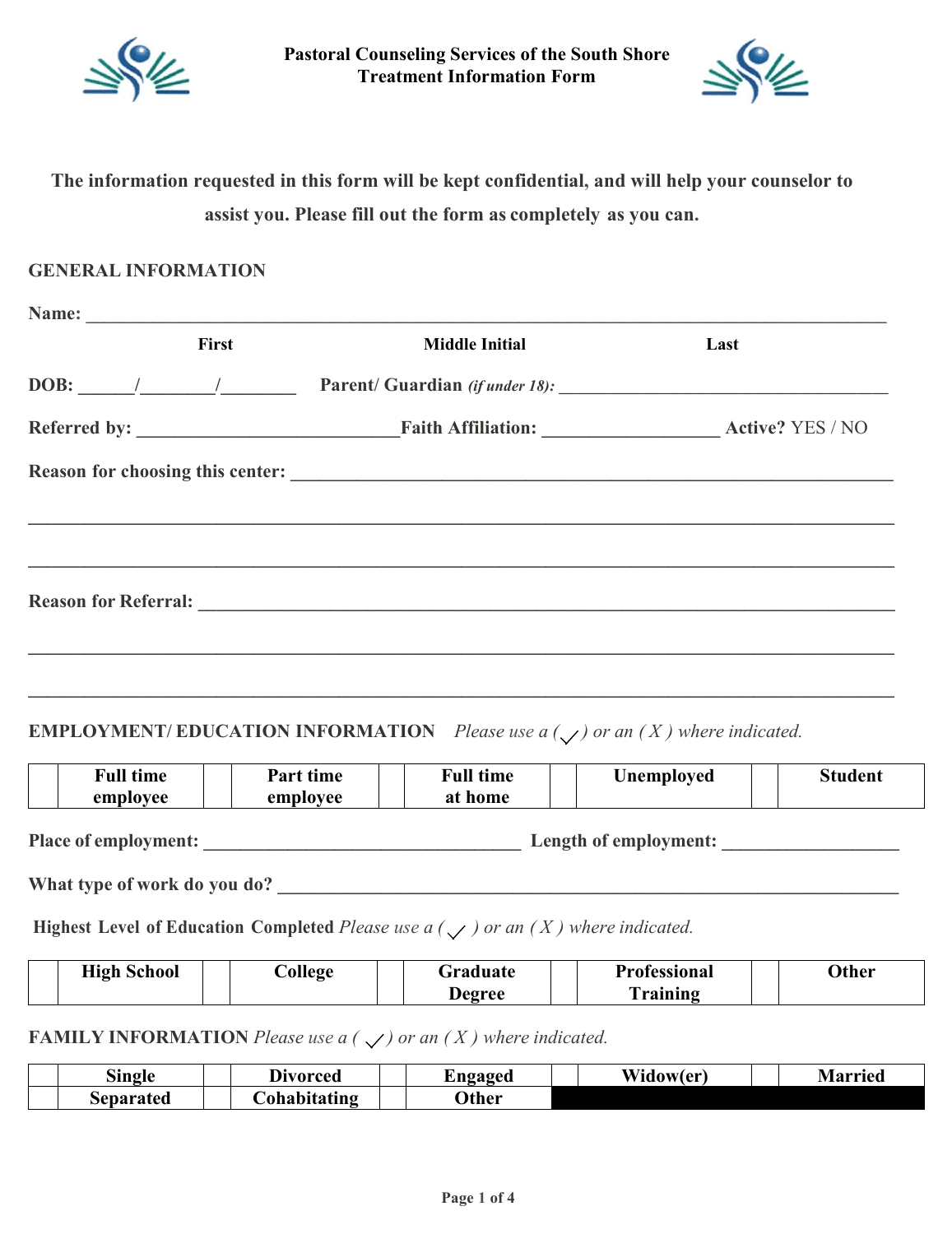

**Pastoral Counseling Services of the South Shore<br>Treatment Information Form** 



**Parents** Please use  $a(\checkmark)$  or an (X) where indicated.

| <b>Mother's Name</b>                                                                | Living |  |
|-------------------------------------------------------------------------------------|--------|--|
|                                                                                     | Living |  |
| <b>Father's Name</b>                                                                |        |  |
| Siblings: Please list the names and ages of your siblings.                          |        |  |
|                                                                                     |        |  |
|                                                                                     |        |  |
|                                                                                     |        |  |
| Children (Please list the names and ages of your children.)                         |        |  |
|                                                                                     |        |  |
|                                                                                     |        |  |
|                                                                                     |        |  |
|                                                                                     |        |  |
| Cohabitants (Please list the names, relationship, and ages of those you live with.) |        |  |
|                                                                                     |        |  |
|                                                                                     |        |  |
| <b>PROBLEM DEFINITION</b>                                                           |        |  |
|                                                                                     |        |  |
|                                                                                     |        |  |
|                                                                                     |        |  |
|                                                                                     |        |  |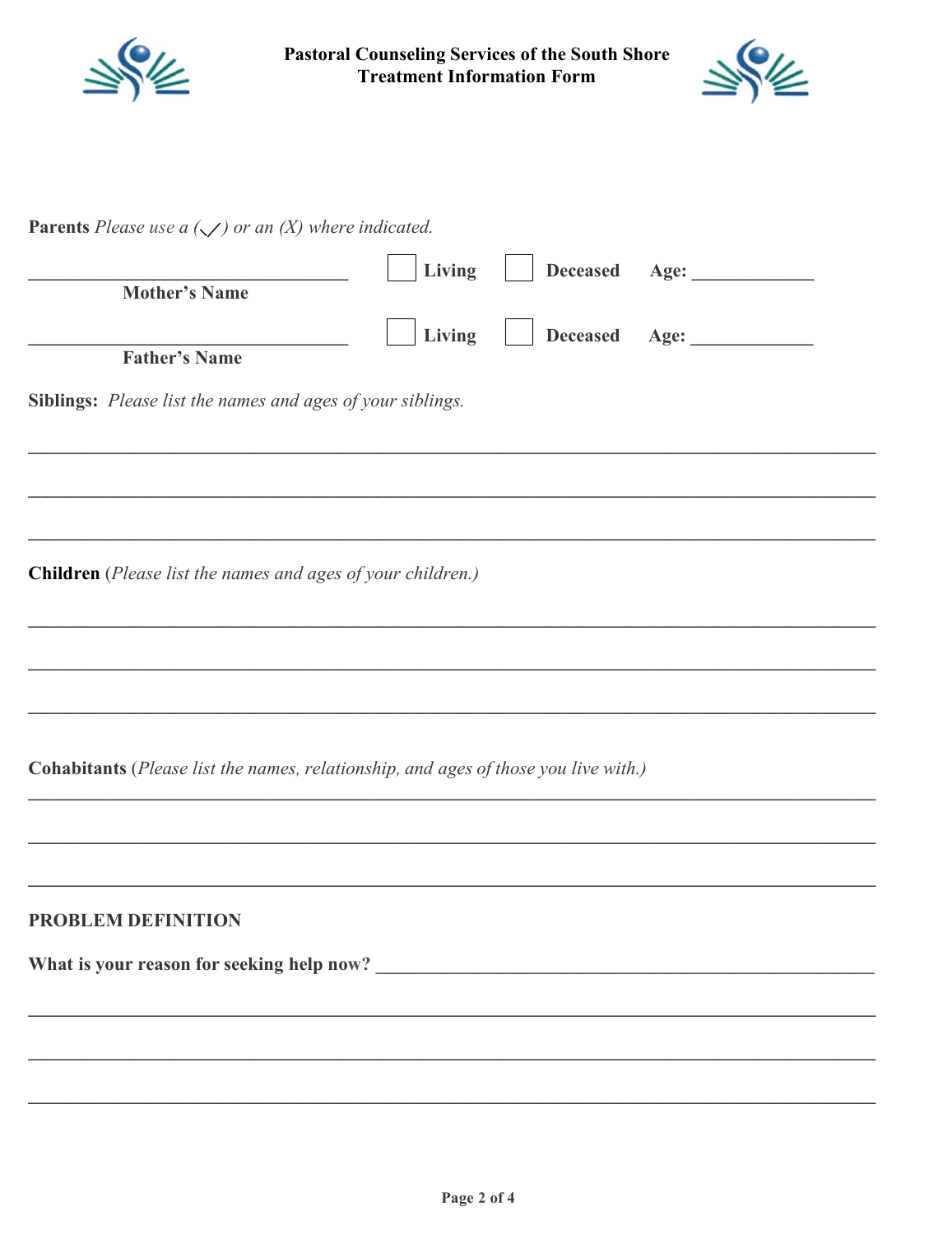



Are any of the following conditions a problem for you at this time? Please use a  $(\sqrt{\ })$  or an  $(X)$  where indicated.

| Anxiety, excessive worry,<br>nervousness       | <b>Grief and loss</b>                                                                                                                                     | <b>Depression</b>                                                                  |
|------------------------------------------------|-----------------------------------------------------------------------------------------------------------------------------------------------------------|------------------------------------------------------------------------------------|
| <b>Irrational fears</b>                        | <b>Hallucinations</b>                                                                                                                                     | <b>Loneliness, isolation</b>                                                       |
| Anger problems, rage                           | <b>Relationship to</b><br>spouse/partner                                                                                                                  | Loss of work, job                                                                  |
| Intense excitement, euphoria                   | Low self-esteem                                                                                                                                           | <b>Stress</b>                                                                      |
| <b>Relationship to kids</b>                    | Guilt                                                                                                                                                     | <b>Disordered eating</b>                                                           |
| Loss of hope                                   | <b>Legal problems</b>                                                                                                                                     | <b>Relationship to parents</b>                                                     |
| <b>Lack of or excessive interest</b><br>in sex | <b>Phobias</b>                                                                                                                                            | <b>Spiritual/Religious doubts or</b><br>crisis                                     |
| <b>Conflicts at work</b>                       | <b>Substances or dependency</b>                                                                                                                           | <b>Shame</b>                                                                       |
| <b>Suicidality</b>                             | Loss of meaning, purpose                                                                                                                                  | Major life changes, life<br>transition                                             |
| <b>Compulsive behaviors</b>                    | <b>Obsessive thoughts</b>                                                                                                                                 | <b>Excessive behaviors such as</b><br>careless spending, reckless<br>driving, etc. |
| <b>Difficulty relaxing</b>                     | <b>Mood swings</b>                                                                                                                                        | <b>Feelings of unreality, or being</b><br>disconnect from yourself                 |
| <b>Nightmares, night terrors</b>               | Non-drug or alcohol<br>addictions                                                                                                                         | <b>Intrusive thoughts</b>                                                          |
| <b>Panic attacks</b>                           | <b>Flashbacks</b>                                                                                                                                         | <b>Housing problems</b>                                                            |
| Poor impulse control                           | <b>Target of prejudice regarding</b><br>racial, cultural, sexual,<br>religious or gender identity,<br>age, differing abilities, and/or<br>national origin | Other                                                                              |

**What would you like to see happen as a result of psychotherapy or counseling? \_\_\_\_\_\_\_\_\_\_\_\_\_\_\_\_\_\_\_\_\_\_\_**

**\_\_\_\_\_\_\_\_\_\_\_\_\_\_\_\_\_\_\_\_\_\_\_\_\_\_\_\_\_\_\_\_\_\_\_\_\_\_\_\_\_\_\_\_\_\_\_\_\_\_\_\_\_\_\_\_\_\_\_\_\_\_\_\_\_\_\_\_\_\_\_\_\_\_\_\_\_\_\_\_\_\_\_\_\_\_\_\_\_\_\_**

**\_\_\_\_\_\_\_\_\_\_\_\_\_\_\_\_\_\_\_\_\_\_\_\_\_\_\_\_\_\_\_\_\_\_\_\_\_\_\_\_\_\_\_\_\_\_\_\_\_\_\_\_\_\_\_\_\_\_\_\_\_\_\_\_\_\_\_\_\_\_\_\_\_\_\_\_\_\_\_\_\_\_\_\_\_\_\_\_\_\_\_**

**\_\_\_\_\_\_\_\_\_\_\_\_\_\_\_\_\_\_\_\_\_\_\_\_\_\_\_\_\_\_\_\_\_\_\_\_\_\_\_\_\_\_\_\_\_\_\_\_\_\_\_\_\_\_\_\_\_\_\_\_\_\_\_\_\_\_\_\_\_\_\_\_\_\_\_\_\_\_\_\_\_\_\_\_\_\_\_\_\_\_\_**

**\_\_\_\_\_\_\_\_\_\_\_\_\_\_\_\_\_\_\_\_\_\_\_\_\_\_\_\_\_\_\_\_\_\_\_\_\_\_\_\_\_\_\_\_\_\_\_\_\_\_\_\_\_\_\_\_\_\_\_\_\_\_\_\_\_\_\_\_\_\_\_\_\_\_\_\_\_\_\_\_\_\_\_\_\_\_\_\_\_\_\_**